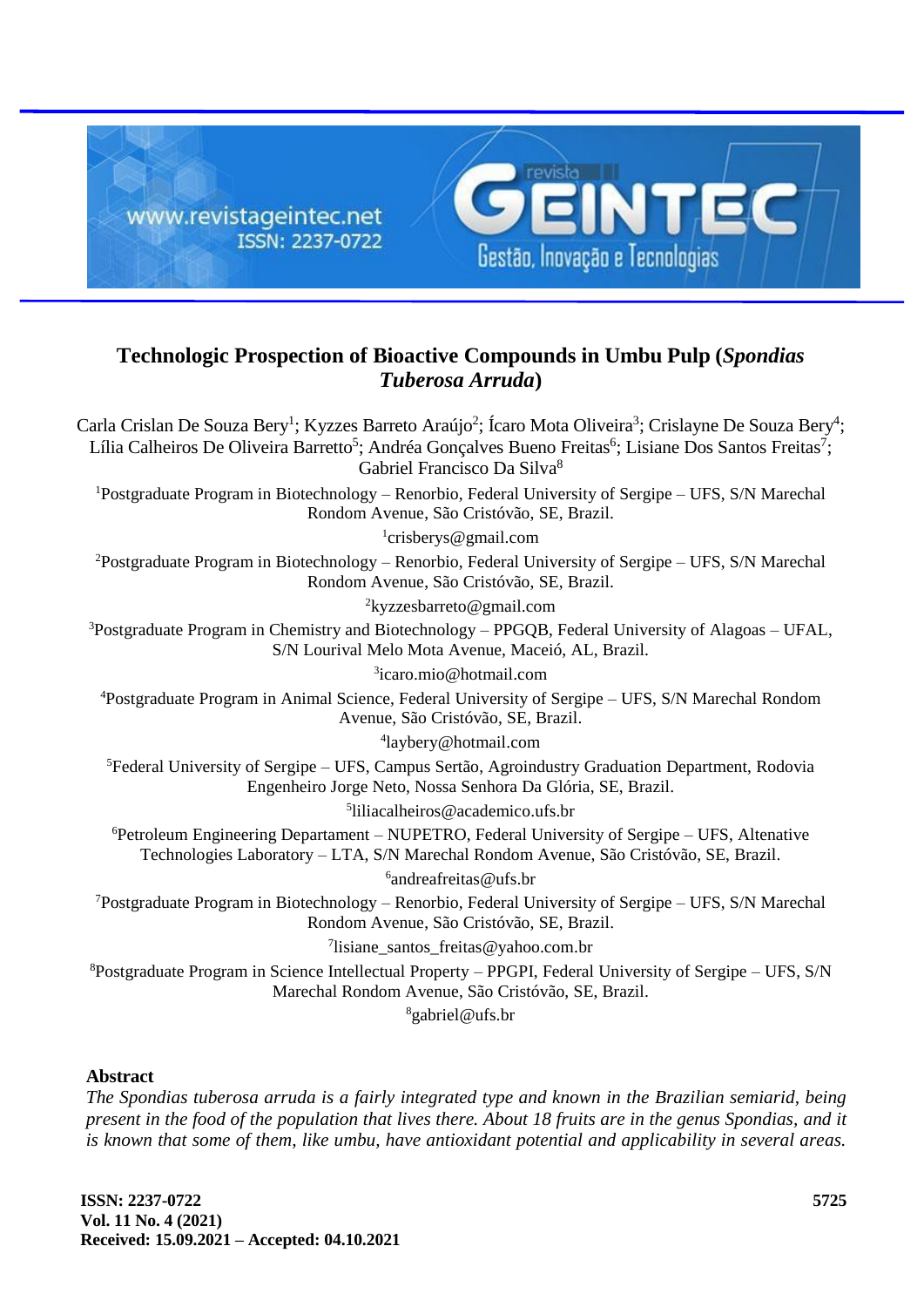*In order to evaluate this potential, it is important a detailed study of all possible applications. This study analyzed the survey results for the bioactive compounds (phenolic compounds and antioxidants) present in umbu pulp (Spondias tuberosa arruda) through patent applications. To perform the patent search was used the bases of the World Intellectual Property Organization (WIPO), the database of the brazilian National Institute of Industrial Property (INPI) and the European Patent Office (Espacenet). This prospect has contributed to the knowledge of researches already developed, especially in order to identify the work in the area of use, characterization, possible applications and potential umbu, focusing on the identification of bioactive compounds and how promising and necessary is a research in that area.*

**Key-words:** Phenolic Compounds, Antioxidants, Patents.

#### **1. Introduction**

Among the plant species of caatinga biome, the umbu tree (*Spondias tuberosa* Arruda Câmara) stands out for its importance, whether for the fruits or for environmental and sociocultural function that it represents for local population. The fruits are marketed by small farmers in the main cities from northeastern Brazil. They can be consumed fresh or processed, for example as juices, ice cream, jellies, sweets and jams (Cruz; Andrade; Feitoza, 2016).

Umbu tree belongs to Anacardiaceae family. It is a native tree from Brazilian semiarid region of Northeast Brazil, basically characterized by xerophilic plants. The berries are exotic with a pleasant flavor, peculiar aroma and also are a source of bioactive compounds. Nowadays national and international markets have been showing interest in its great commercial potential (Dutra et al., 2017). Brazil is the largest worldwide producer. The country produced about 8094 tons in 2015. Bahia (87%), Pernambuco (5.02%), Rio Grande do Norte (3%) and Minas Gerais (1.7%) are the principal umbu-producing states (Ibge, 2016).

According to Dutra et al. (2017), umbu fruit weight is an important parameter in the fresh marketing, as heavier fruits are also the largest, becoming more attractive to consumers. Generally, fruits weight ranges between 10 and 20 g, which basically consist of 68% of pulp (w/w), 22% of skin (w/w), and 10% of endocarp (w/w). In addition, umbu contains biologically active substances, such as chlorophyll, carotenoids, flavonoids and other phenolic compounds, considered an antioxidant natural source with protection activity or oxidation inhibition from 74.0% to 91.6%, values on the order of synthetic antioxidants reports (Dantas Junior, 2008; Bastos et al., 2016). Thus, both characterization and development of products umbu-based are shown to be interesting options for industry employment.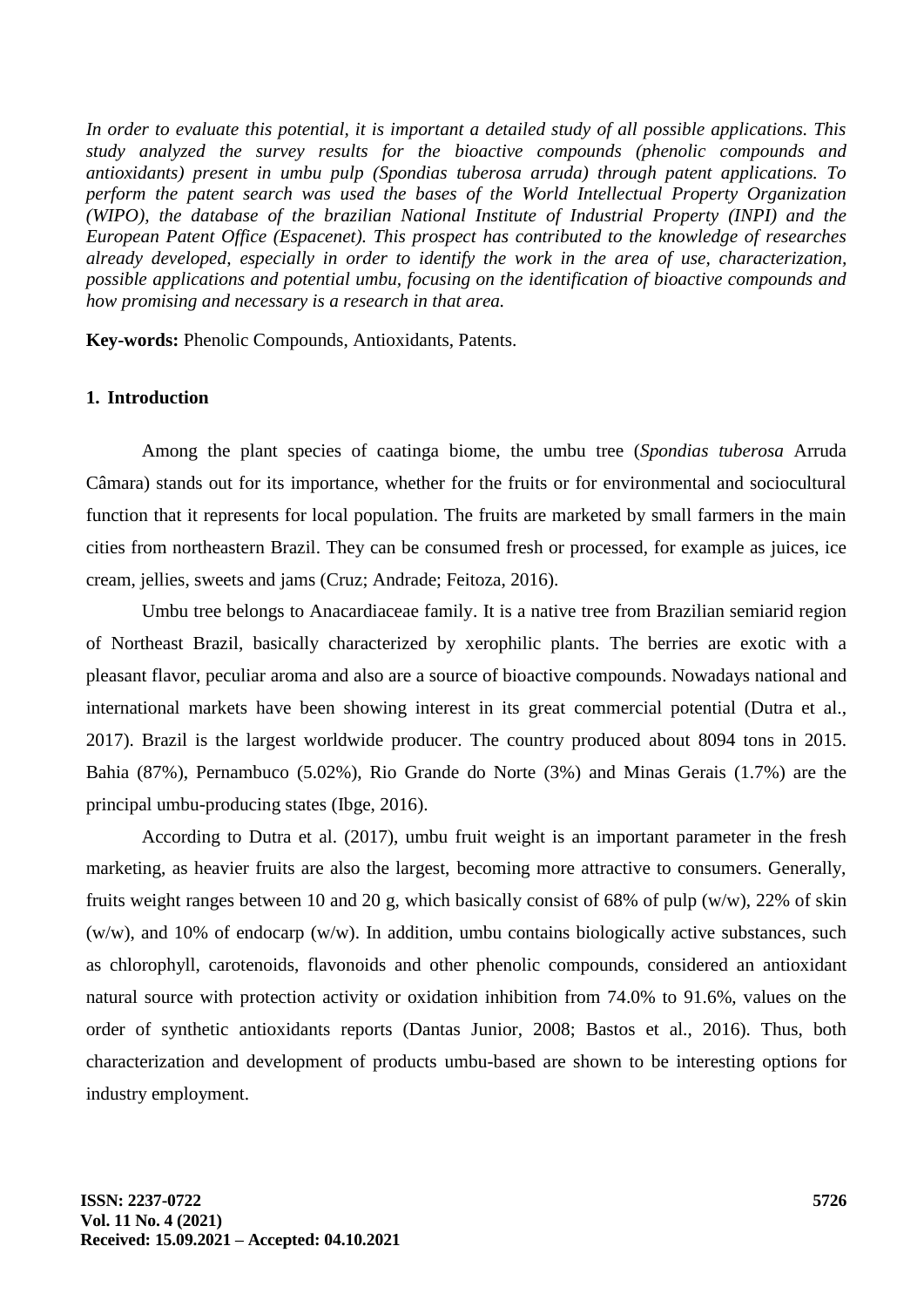Table 1 shows some minerals found in different parts of umbu tree. Physicochemical characteristics of pulp are presented in Table 2. The high levels of vitamin C and acidity are the characteristics that stand out the most.

| <b>Nutrient</b> | <b>Bark</b> | <b>Túbera</b> | <b>Seed</b> | <b>Source</b> | Bark,, polp | <b>Sheet</b> |
|-----------------|-------------|---------------|-------------|---------------|-------------|--------------|
|                 |             |               |             |               | e fruit     |              |
| Iron            | 415         | 65            | 38          | 325           | 81          | 110          |
| Cooper          | 5           | 5             | 5           | 5             | 5           | 6            |
| Manganese       | 82          | 12            | 5           | 166           | 9           | 32           |
| Zinc            | 41          | 17            | 12          | 35            | 15          | 18           |
| <b>Boron</b>    | 30          | 36            | 5           | 21            | 15          | 68           |
| Sodium          | 548         | 508           | 162         | 360           | 106         | 1300         |
| Aluminum        | 1424        | 114           | 40          | 1255          | 77          | 79           |

Table 1 - Nutrient Concentration (PPM) in different Parts of Umbu tree (Spondias Tuberosa Arr. Câmara).

Source: Adapted from Cruz, Andrade and Feitosa, 2016.

Table 2 - Comparison of Physical Chemical Analysis of in Natura and Lyophilized Umbu Pulp

| <b>Physiochemical Analysis</b>    | In natura        | <b>Lyophilized</b> |  |
|-----------------------------------|------------------|--------------------|--|
| aW                                | 0,974            | 0,385              |  |
| Moisture $(\%)$                   | $89,54 \pm 0,22$ | $8,43 \pm 0,33$    |  |
| pH                                | 2,76             | 2,46               |  |
| Acidity (g ac. citric/100g)       | $15,07 \pm 0,09$ | $42,21 \pm 6,96$   |  |
| $Asches(\% )$                     | $0.28 \pm 0.05$  | $2,91 \pm 0,08$    |  |
| Protein $(\%)$                    | $0.08 \pm 0.03$  | $1,28 \pm 0,02$    |  |
| $Lipids(\%)$                      | $0.38 \pm 0.02$  | $0.92 \pm 0.03$    |  |
| Total fibers $(\%)$               | $2,48 \pm 0,06$  | $2,54 \pm 0.01$    |  |
| Food fiber(%)                     | $0,25 \pm 0,01$  | $0.23 \pm 0.0$     |  |
| $\mathrm{Prix}$                   | $10 \pm 0.0$     | $5,26 \pm 0,05$    |  |
| Vitamin C (mg de AA/100g amostra) | $32,86 \pm 2,01$ | $57,14 \pm 0.0$    |  |
| Carotenoids (%)                   | $0.68 \pm 0.12$  | $0.93 \pm 0.45$    |  |

Source: Own Authorship (2021).

Melo (2010) reported that several studies have revealed that skins and seeds of certain fruits exhibit a relevant content of bioactive phytochemicals, whose antioxidant activity is higher than the pulp, such as Ajila (2007) who studied bioactive compounds present in the mango peel, identifying polyphenols, carotenoids, fibers and enzymes. Guo (2003) evaluated the antioxidant power (Frap method) in the skin, pulp and seeds of 28 different types of fruits consumed in China; and Soong (2004) demonstrated a significant antioxidant capacity and presence of phenolic compounds in fruit seeds.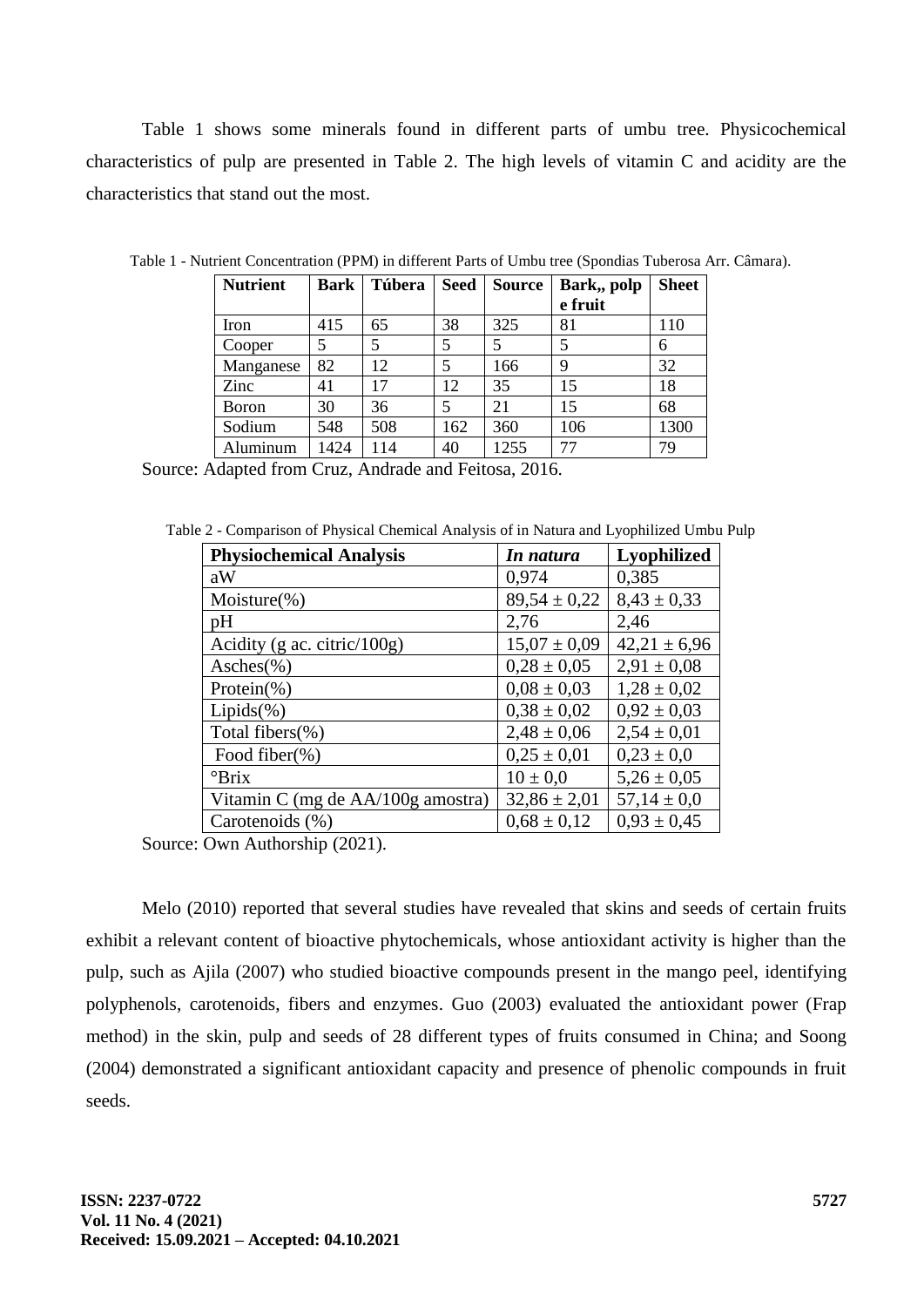Thus, residues from the fruit industrial process constitute a rich source of bioactive compounds, making it relevant to evaluate the antioxidant potential of this material in the perspective of using them in food products, as inhibitors of lipid oxidation, in order to replace or reduce the use of synthetic antioxidants, since the safety of these additives has been questioned.

In this context, antioxidant action of citrus seeds (Bocco, 1998); apple peel (Wolfe, 2003); and grape seeds (Mielnik, 2006) have been investigated. It is necessary to evaluate the world scenario regarding the bioactive compounds present in fruits, in particular, of the Spondias genus, in order to obtain a greater insight into what has already been studied and which areas require research.

For Souza et al. (2018), fruits are considered the main sources of vitamins and bioactive compounds. Among these, carotenoids and phenolic compounds have been associated with antioxidant capacity, where phenolic compounds stand out, which have an aromatic ring with one or more hydroxyl groups as functional groups, the greater antioxidant activity of fruits is due to the presence of phenolic compounds such as polyphenols and flavonoids (Ribeiro et al., 2017).

According to Quintella et al. (2009), technological foresight has significantly contributed to the generation of long-term policies, strategies and plans, in addition to the foundation in decision-making processes related to research, development and innovation (RD&I). For technological prospecting, a format Important to speed up searches in patent bases is the International Patent Classification (IPC), in which patents are classified according to their application. They are divided into 08 sections, 21 subsections, 120 classes, 628 subclasses and 69,000 groups (Serafini et al, 2011).

Studies related to the characterization of bioactive compounds and antioxidant activity of tropical, semi-arid and exotic fruits are being carried out timidly, and further studies are needed regarding the genus Spondias, especially *Spondias tuberosa* Arruda Câmara, whose study is still scarce. Thus, the present work aims to analyze the research results related to the technological prospection of bioactive compounds (phenolic compounds and antioxidants) present in umbu pulp based on documents available in the patent application filing bases.

#### **2. Methodological Procedures**

In order to develop this technological prospection, an analysis was performed on documents available in Brazilian (National Institute of Industrial Property/INPI), European (European Patent Office/Espacenet/Worlwide) and worldwide (World Intellectual Property Organization/WIPO) databases. Keywords applied in the research were "umbu" and the scientific name of the genus of this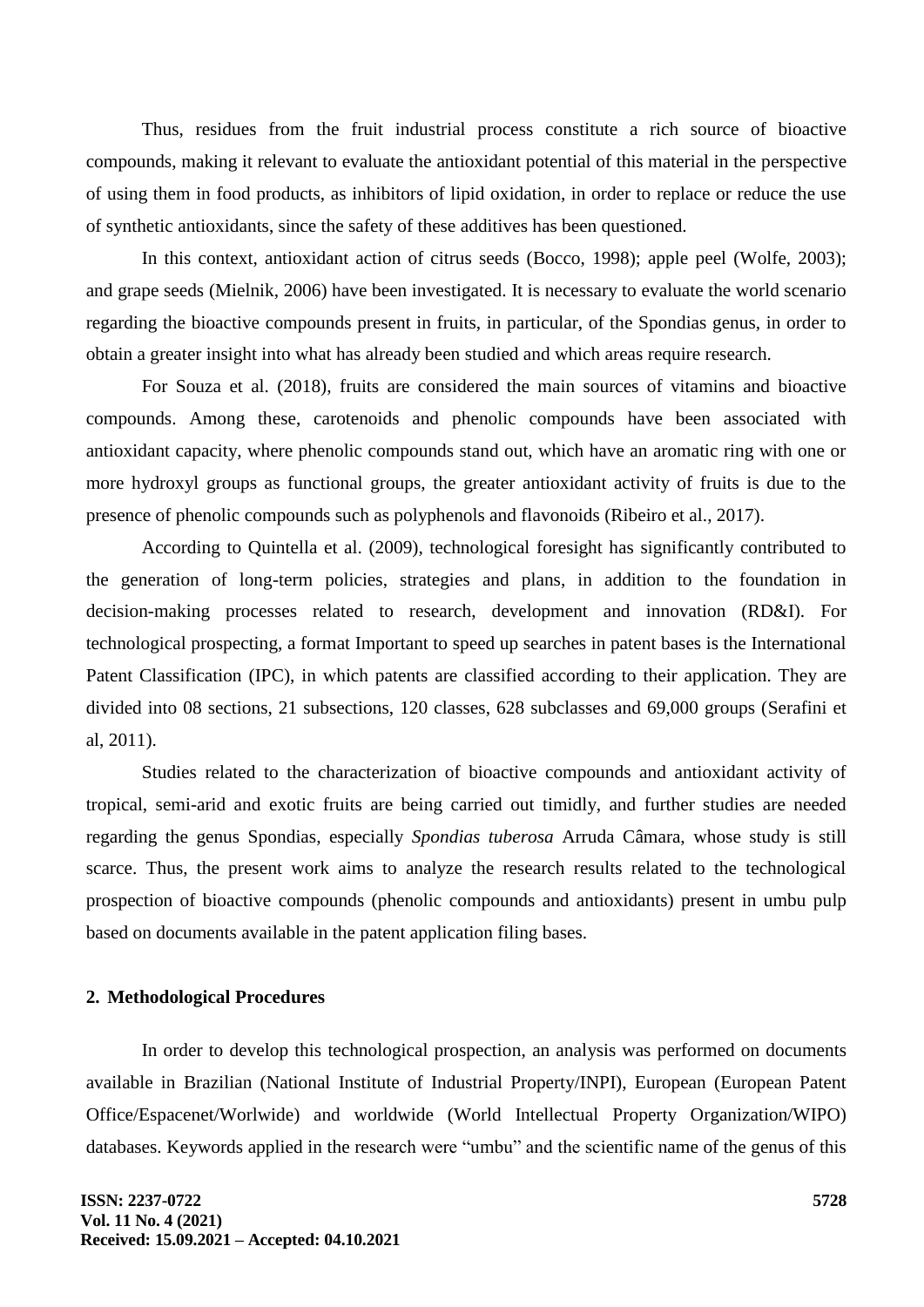species, "spondias". In all databases, the same characters were typed, using the search fields "title" and/or "title and abstract".

Results were expressed by frequency of International Patent Classification (IPC) and the country of origin. This survey was managed in June 2016.

## **3. Results and Discussion**

According to keywords described, searches were performed in the proposed patent databases. 24 patent documents were found at Espacenet, using the word "spondias" in the "title or abstract" field. All patents were individually analyzed in order to identify which were related to the desired species (*Spondias tuberosa*). Also the year of publication was valuated, as well as the most frequent IPC codes with the main of understanding which studies have been achieved about fruits from that group. Figure 1 shows requests deposited in Espacenet, which only two were related to umbu.

Figure 1 – Requests Referring to the Search "Spondias" at "Title or Abstract" Field in Espacenet Base



spondias tuberosa - 2 requests spondias sp. (outros) - 22 requests

Figures 2, 3 and 4 show the frequency of publication of patent filings referring to the "spondias" search in the "title or abstract" field, according to the filing country, the year of publication and IPC, respectively, in Espacenet database.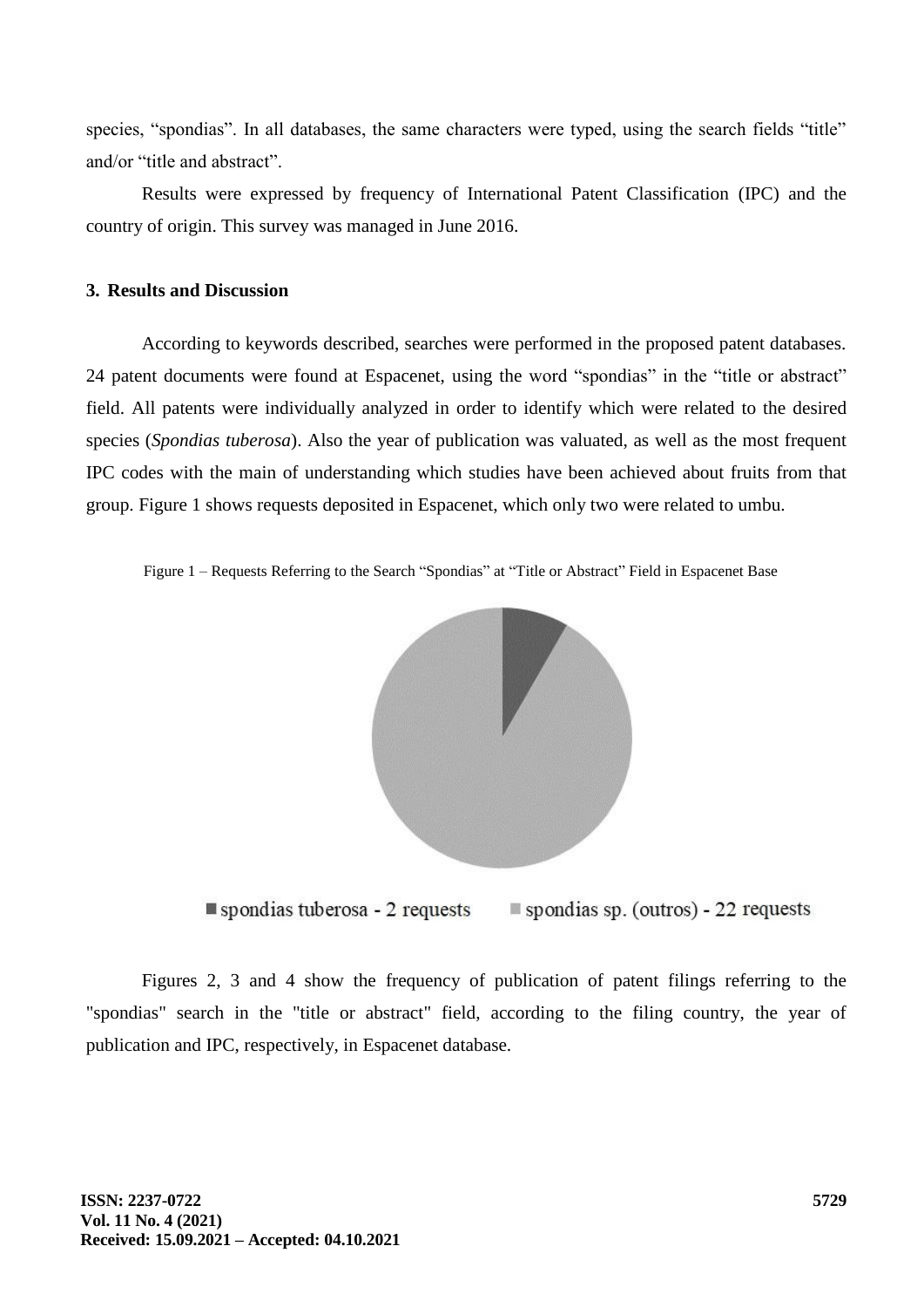

Figure 2 – Frequency of Deposits in Espacenet Base during the Studied Period

Figure 3 – Frequency of Patents According to the Type of Application in Espacenet Database (Where WO Refers to the World Intellectual Property Organization, When the Institution Chooses to File through the Patent Cooperation Treaty - PCT)



Figure 4 – IPC Codes with Highest Concentration of Patents in the Espacenet Base

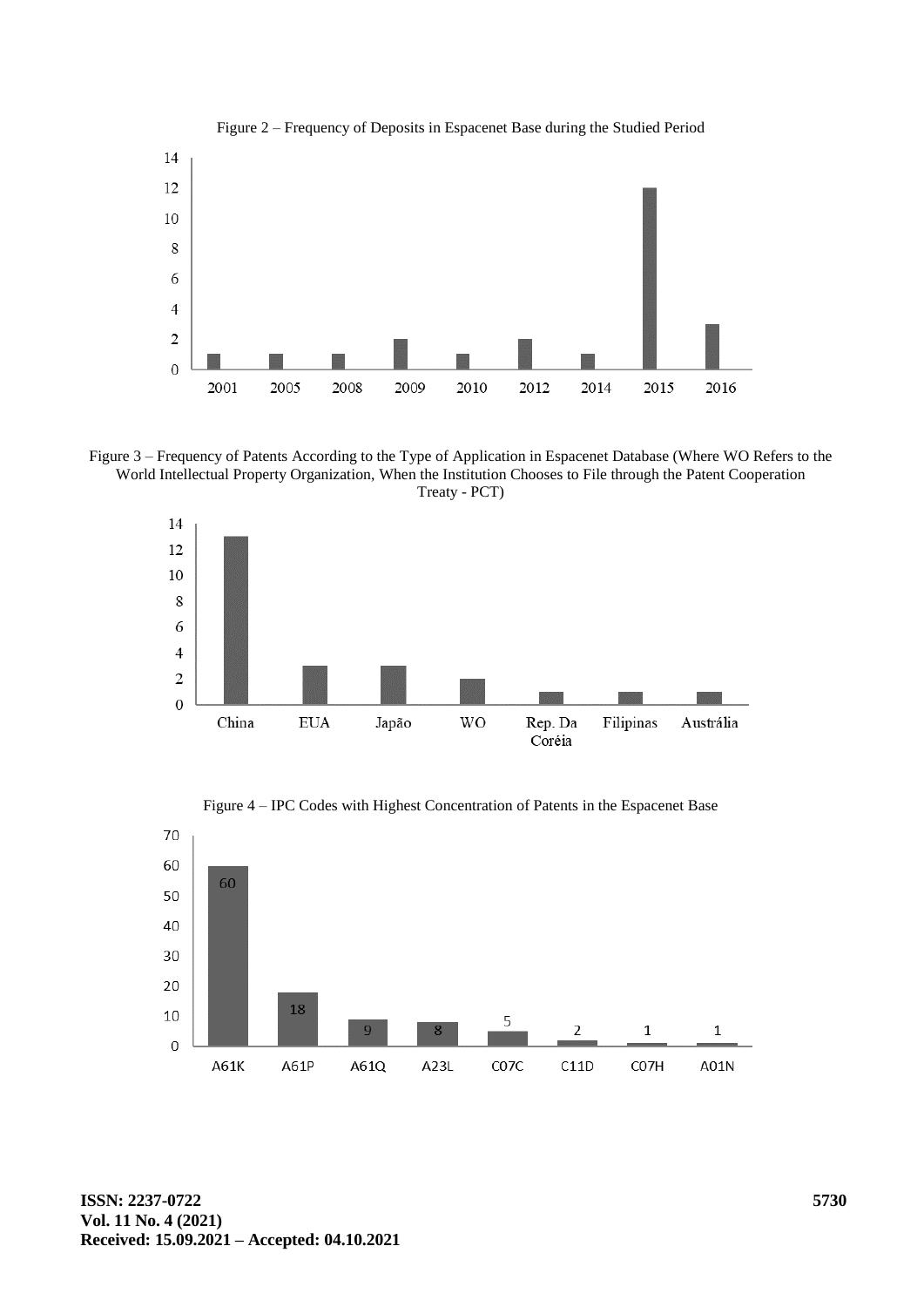Patent applications' main country of origin was China (54%) and the number of patents went through a sharp increase in 2015, representing half of survey patents. The most recurrent IPC codes were A61K: A (human needs), followed by A61 (medical science, veterinary science or hygiene); and A61K (preparations for medical, dental or hygienic purposes).

When adding the species to genus as "spondias tuberosa" also in the "title or abstract" field, as well as searching for "umbu" in the same field, only the same 02 works were found, both published in 2016 with the most recurrent IPC C07C, referring to acyclic or carbocyclic compounds.

Search in Patent Scope database was then started with the word "umbu" in the "advanced search" field. 36 patent applications were found between 2000 and 2016. 09 of them did not refer to the Spondias tuberosa fruit, but probably to some word or code in the field of computing. Figures 5, 6 and 7 show the frequency of deposits by year, country and IPC for this search.







**ISSN: 2237-0722 Vol. 11 No. 4 (2021) Received: 15.09.2021 – Accepted: 04.10.2021**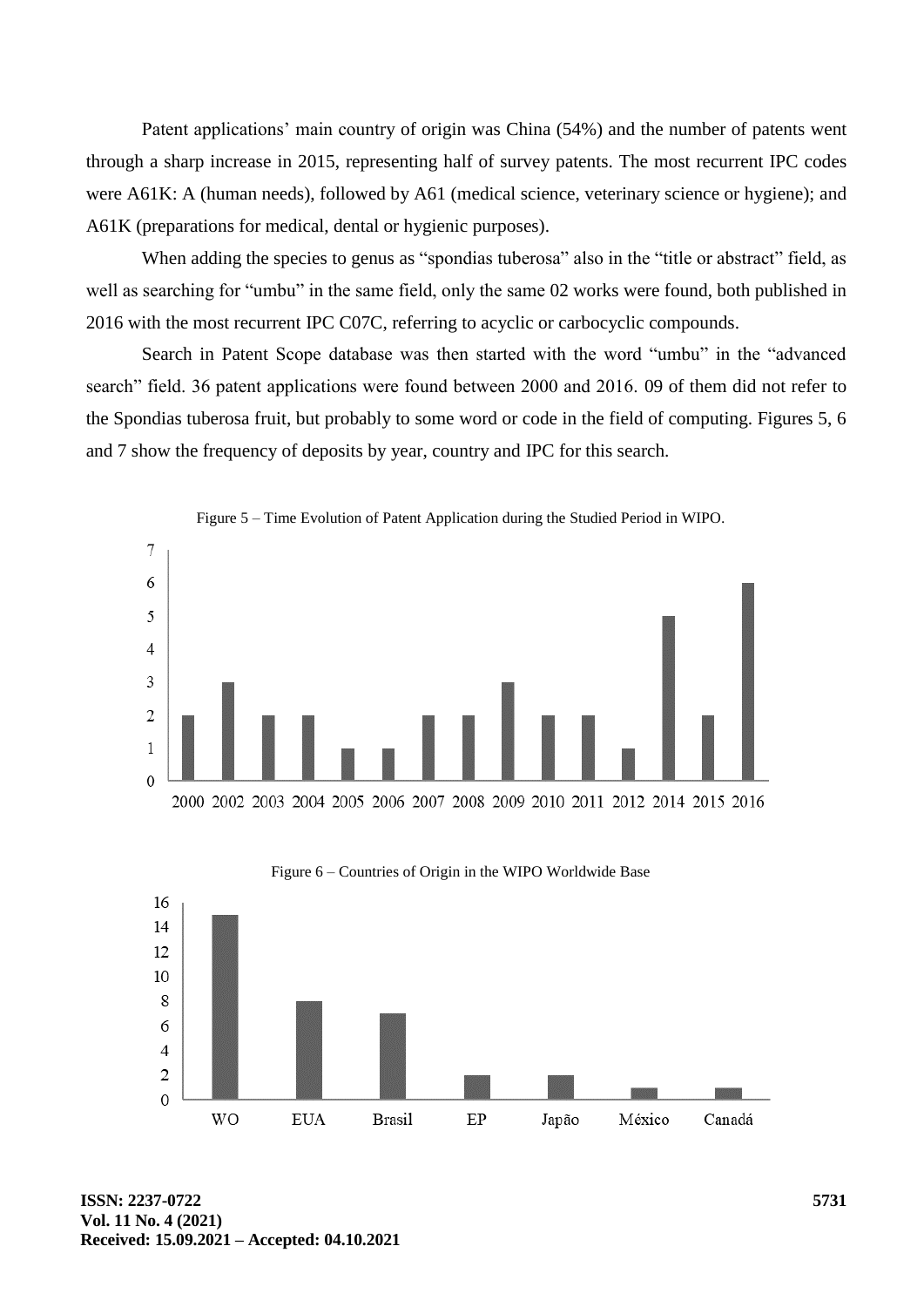



It is known that a single patent contains multiple classifications (IPC codes), according to the subject it addresses. For searches in the WIPO database, the predominant classification in the work was considered the one that mostly represents the subject of the request.

World Intellectual Property Organization (WIPO) holds the largest number of patents, followed by the United States and Brazil. The highest number of registrations was between 2014 and 2016. The most recurring international classification was also A61K followed by A23L (food, food or non-alcoholic beverages).

Next search step was conducted by using the word "spondias tuberosa" in the "advanced search" field. Fourteen patents were found, filed between 1998 and 2016. Following the same trend, Table 3 shows the peak applications in 2016. This indicates the growing social interest in the area. WIPO, Brazil and USA appear as the countries with the highest number of orders and A61K the most recurrent CIP, followed by C07C.

|            | Country of origin          |            |                         |           |                |  |
|------------|----------------------------|------------|-------------------------|-----------|----------------|--|
| WO         |                            |            | Brazil USA Canada Japan |           |                |  |
|            |                            |            | 2                       |           |                |  |
| <b>IPC</b> |                            |            |                         |           |                |  |
|            | <b>A61K C07C A23L A61P</b> |            |                         |           |                |  |
|            |                            |            |                         |           |                |  |
|            | <b>Time evolution</b>      |            |                         |           |                |  |
| <b>98</b>  | <b>.06</b>                 | <u>'07</u> | 608                     | <b>MO</b> | $11 \t14 \t16$ |  |
| っ          |                            |            |                         |           |                |  |

Table 3 – Country of Origin, IPC and Time Evolution in WIPO Database by Searching "Spondias Tuberosa" in the "Advanced Search" Field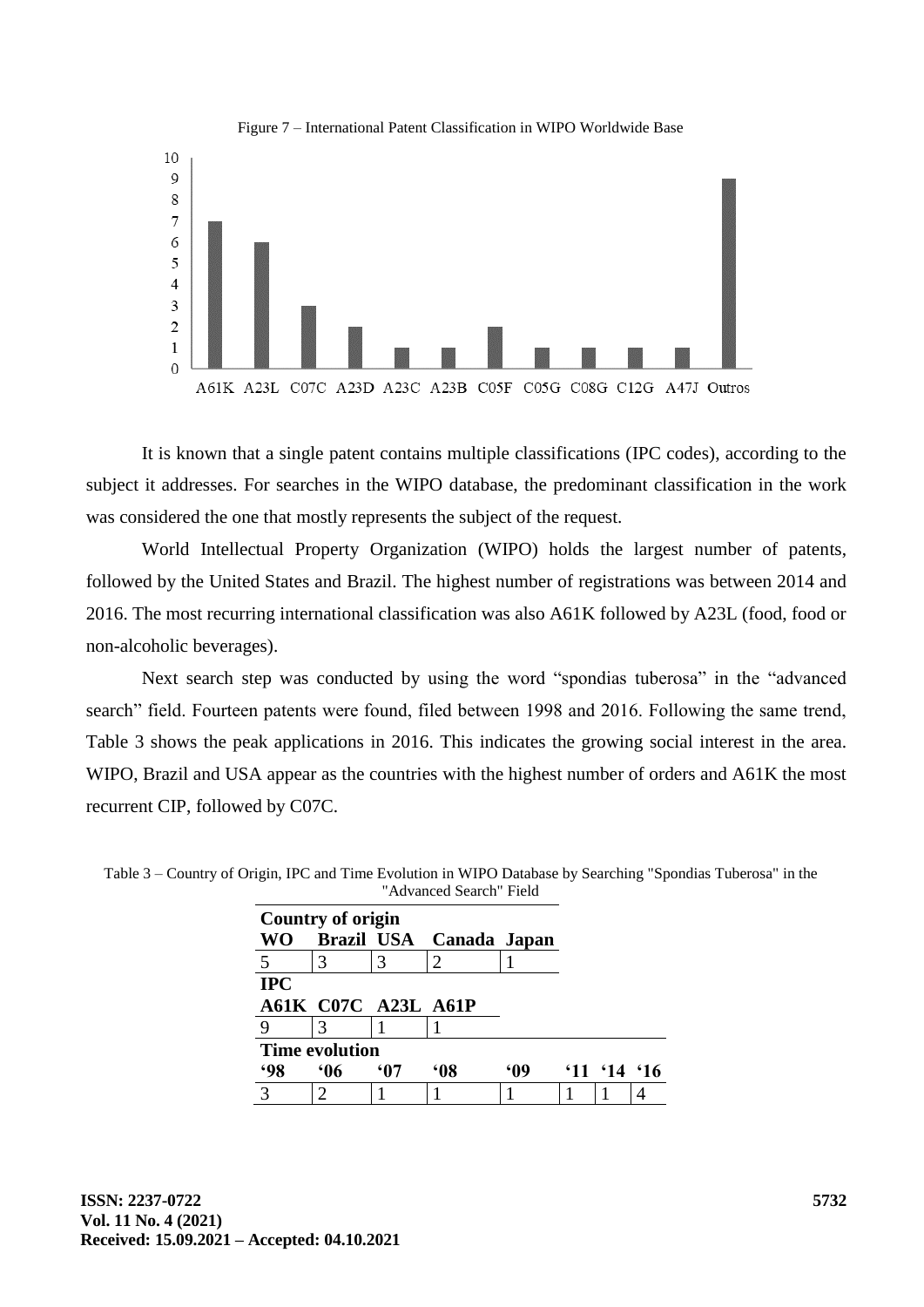In INPI base, a basic research was carried out in the patent database in the abstract field, the keywords "Spondias" and "umbu". For "Spondias" search, 10 patent applications filed between 1996 and 2014 were found, two referring to umbu (*Spondias tuberosa* Arruda Câmara). Both classified by the most recurrent IPC, A61K.

When searching "umbu" in the summary field, 06 requests were found, one of which was used with other fruits for the production of recycled paper. The other 05 works were submitted between 2010 and 2014 and covered section A (human needs) with a focus on food or food products; its processing, not related to other classes and household articles.

Two patents were filed by Universidade Estadual Paulista Julio de Mesquita Filho in partnership with the University of Geneva. Both referred to the only patent application filings related to the study of bioactive compounds in umbu pulp, as nutraceutical and/or functional foods and cosmetics. These same patents were also found in WIPO and Espacenet databases. In the works, the inventions refer to the process of extraction and isolation of active substances, present in the fruit pulp, which presents an action to inhibit the enzyme acetylcholinesterase and the other referred to the potential of the antioxidant activity, conferring the chemopreventive activity of umbu pulp.

### **4. Final Considerations**

Results show that there is a lack of studies about umbu and its parts (pulp, peel and seeds), regarding that it is an abundant fruit in Brazilian semiarid region. Through the registration of patent deposits in the Brazilian, European and worlwide bases, it was noticed that few studies about *Spondias tuberosa* Arruda Câmara, scientific name of umbu, were focused on food or cosmetic purposes. Only 02 studies dealing with the identification of bioactive compounds and requests were filed by the same authors.

Considering the great potential of umbu as an antioxidative source, it is important and necessary new works which could bring a deeper study around bioactive compounds present in this fruit and, considering the rarity of research in this subject, this area shows promise.

#### **References**

Ajila, C. M.; Bhat, S. G.; Prasada Rao, U. J. S. Valuable components of raw and ripe peels from two Indian mango varieties. *Food Chemistry*., v. 102, p. 1006-1011, 2007.